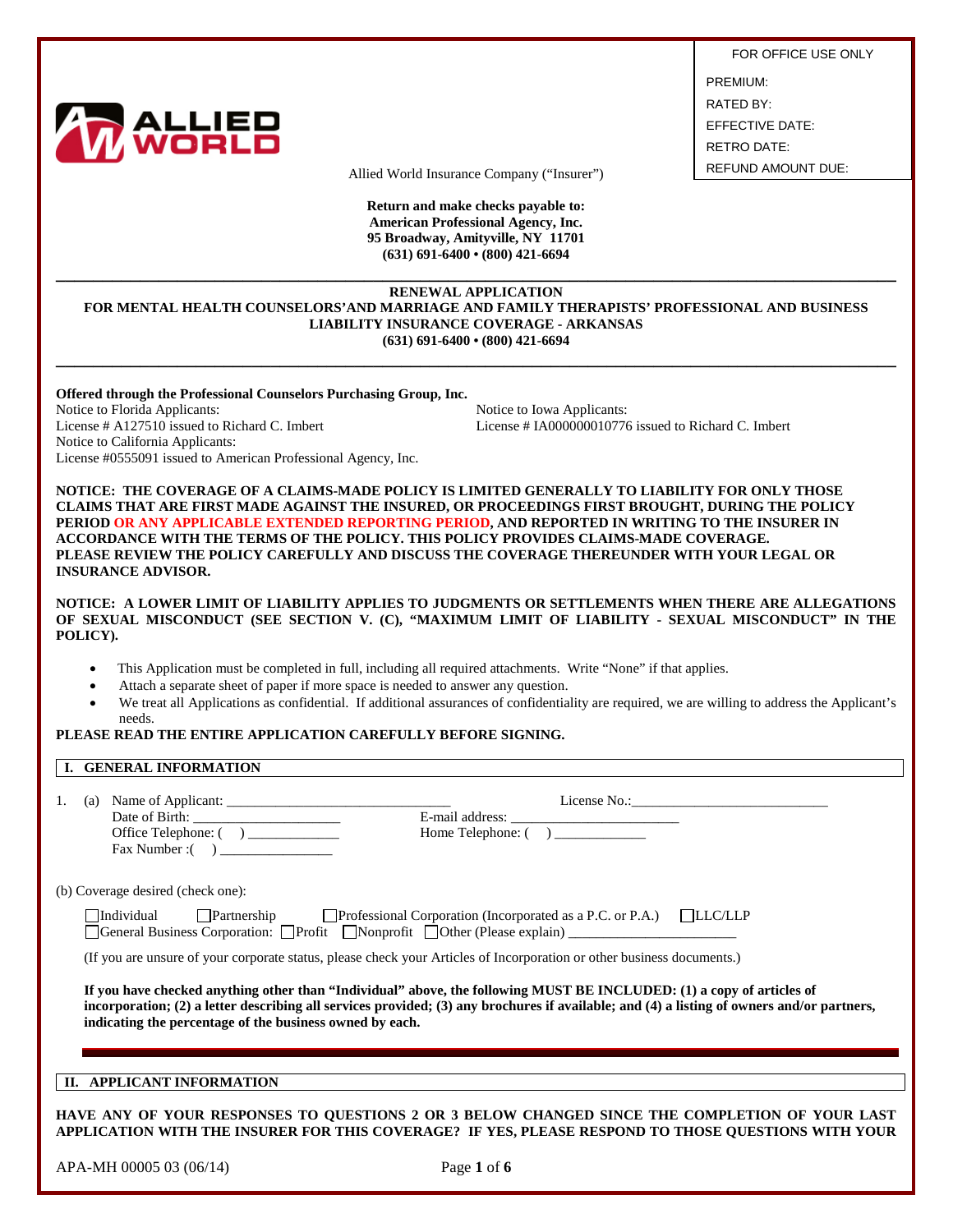|     | (City)                                                                                                      | (County)                                                                   |                            | (State)              |                       |                                 | (Zip code)                                                                                                                                                                                                                                                                                 |                          |                   |
|-----|-------------------------------------------------------------------------------------------------------------|----------------------------------------------------------------------------|----------------------------|----------------------|-----------------------|---------------------------------|--------------------------------------------------------------------------------------------------------------------------------------------------------------------------------------------------------------------------------------------------------------------------------------------|--------------------------|-------------------|
|     | (a) Policy Limits Requested (check one option):<br>$\Box$ \$200,000/600,000<br>$\Box$ \$1,000,000/4,000,000 |                                                                            | 5500,000/1,000,000         |                      |                       |                                 | $\Box$ \$1,000,000/1,000,000 $\Box$ \$1,000,000/3,000,000<br>$\exists$ \$1,000,000/5,000,000 $\Box$ \$2,000,000/2,000,000 $\Box$ \$2,000,000/4,000,000                                                                                                                                     |                          |                   |
|     | Insurer is liable for.                                                                                      |                                                                            |                            |                      |                       |                                 | The first Limit of Liability is applicable to each claim. All claims arising from a wrongful act, or a series of continuous, repeated<br>or related wrongful acts, are treated as one claim. The second limit is the annual aggregate for all claims, which is the most the                |                          |                   |
| (b) |                                                                                                             | proceedings as described in the Policy?                                    |                            |                      |                       | $\Box$ Yes $\Box$ No            | Are you interested in obtaining limits higher than \$5,000 for defense expenses related to licensing board investigations and other                                                                                                                                                        |                          |                   |
|     | described in the Policy:                                                                                    |                                                                            |                            |                      |                       |                                 | If yes, choose the higher limit of liability desired for defense expenses related to licensing board investigations and other proceedings as                                                                                                                                               |                          |                   |
|     |                                                                                                             | $\Box$ \$25,000                                                            |                            | $\Box$ \$50,000      |                       |                                 | $\Box$ \$75,000                                                                                                                                                                                                                                                                            |                          |                   |
|     |                                                                                                             | $\Box$ \$100,000                                                           |                            | $\Box$ \$125,000     |                       |                                 | $\Box$ \$150,000                                                                                                                                                                                                                                                                           |                          |                   |
|     | $\Box$ Yes $\Box$ No                                                                                        |                                                                            |                            |                      |                       |                                 | (c) Have you ever had a request to increase your limits of liability for defense expenses for proceedings declined?                                                                                                                                                                        |                          |                   |
|     | <b>III. PRACTICE CHARACTERISTICS</b>                                                                        |                                                                            |                            |                      |                       |                                 |                                                                                                                                                                                                                                                                                            |                          |                   |
|     | YOUR CHANGES. IF NOT, PLEASE SKIP TO SECTION IV.                                                            |                                                                            |                            |                      |                       |                                 | HAVE ANY OF YOUR RESPONSES TO QUESTIONS 4 THROUGH 12 BELOW CHANGED SINCE THE COMPLETION OF YOUR<br>LAST APPLICATION WITH THE INSURER FOR THIS COVERAGE? IF YES, PLEASE RESPOND TO THOSE QUESTIONS WITH                                                                                     |                          |                   |
| (a) |                                                                                                             | boxes that pertain to all professionals.                                   |                            |                      |                       |                                 | Please check the correct box for your rating group. If you are applying for corporate or partnership coverage, please check the                                                                                                                                                            |                          |                   |
|     |                                                                                                             | Group 1- School Counselor                                                  |                            |                      |                       |                                 | Group $5$ – Certified Hypnotist                                                                                                                                                                                                                                                            |                          |                   |
|     |                                                                                                             | Group 2 - Employed Counselor/Employed                                      |                            |                      |                       |                                 | Group 5 - Sex Counselor                                                                                                                                                                                                                                                                    |                          |                   |
|     |                                                                                                             | Marriage and Family Therapist<br>Group 3 - B.A. Level-Employed Counselor   |                            |                      |                       |                                 | Group 7 - Psychoanalysts                                                                                                                                                                                                                                                                   |                          |                   |
|     |                                                                                                             | Group 4 - Clergy & Pastoral Counselor<br>Group 5 – Self-Employed Counselor |                            |                      |                       |                                 | Group 8 – Addiction Counselors<br>Group 0 - Self Employed Marriage and Family                                                                                                                                                                                                              |                          |                   |
|     |                                                                                                             |                                                                            |                            |                      |                       |                                 | Therapist<br>I understand that if I qualify under Groups 1-3, the policy will exclude coverage for private practice.                                                                                                                                                                       |                          |                   |
|     |                                                                                                             |                                                                            |                            |                      |                       |                                 | (b) List your name and qualifications. In addition, list the names and qualifications of all your salaried (W2) employees, except clerical. If<br>you are applying for a partnership policy, please list all partners as well. Please use a separate sheet of paper if additional space is |                          |                   |
|     |                                                                                                             |                                                                            |                            |                      |                       |                                 | required. Please include the premium charge indicated on the rate schedule for yourself and each employee and/or partner.                                                                                                                                                                  | License or Certification |                   |
|     | Name                                                                                                        | All<br>Degrees<br>You                                                      | Date<br>Degree<br>Received | Field<br>of<br>Study | I<br>practice<br>as a | *Number<br>of hours<br>practice | First Year                                                                                                                                                                                                                                                                                 |                          |                   |
|     |                                                                                                             | Hold                                                                       |                            |                      |                       | each<br>week                    | Licensed/Cert State                                                                                                                                                                                                                                                                        | Title                    |                   |
|     |                                                                                                             |                                                                            |                            |                      |                       |                                 |                                                                                                                                                                                                                                                                                            |                          | License<br>Number |
|     |                                                                                                             |                                                                            |                            |                      |                       |                                 |                                                                                                                                                                                                                                                                                            |                          |                   |
|     |                                                                                                             |                                                                            |                            |                      |                       |                                 |                                                                                                                                                                                                                                                                                            |                          |                   |

\*You must include all hours you practice (privately and as an employee). If your total number of hours exceed 20, you do not qualify for the parttime rate.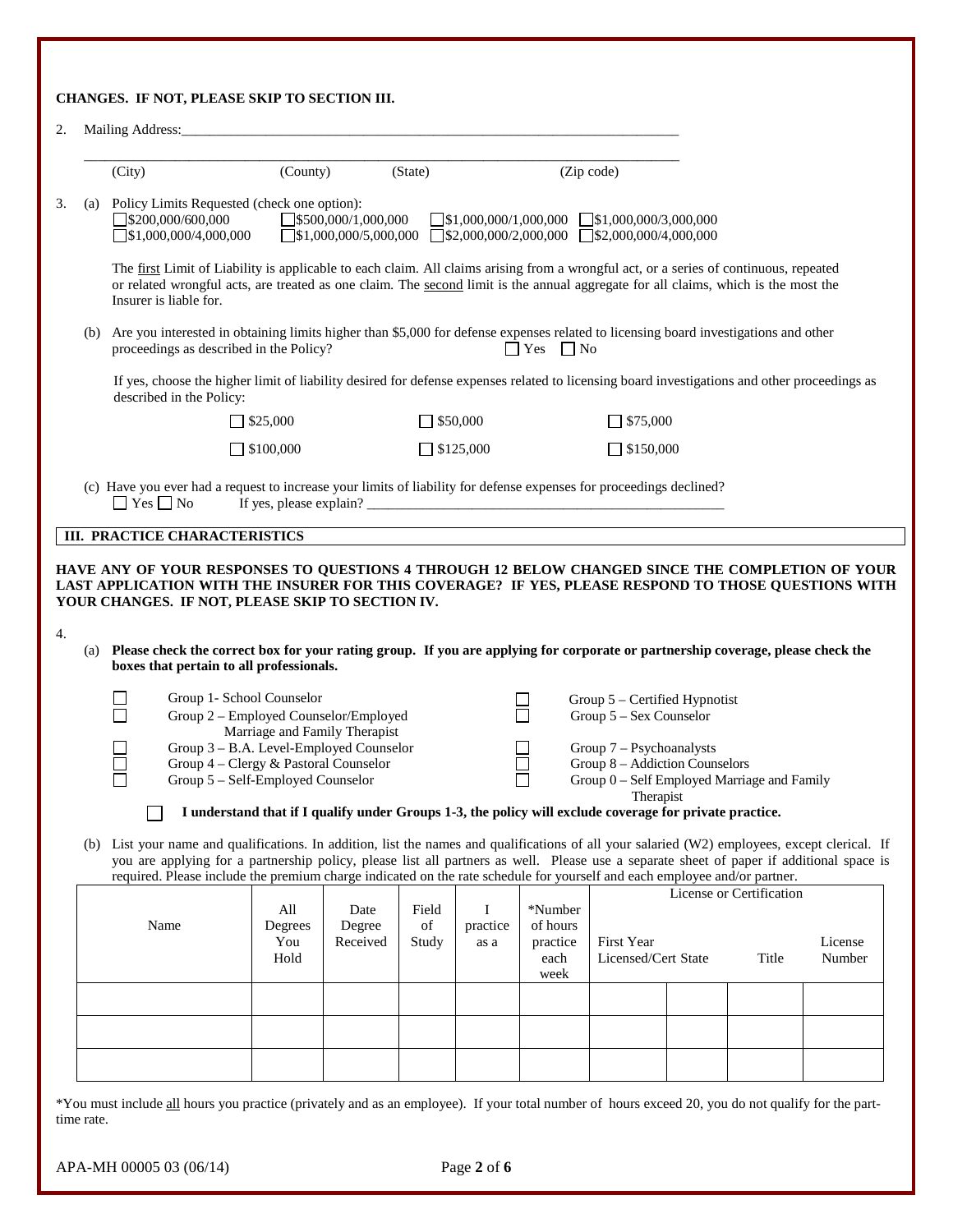| 5. | If your highest degree is a BA the following information must be included with your application and payment for review of acceptability.<br>(a) The name of your supervisor:<br>(b) Supervisor's degree, field of study, license and/or certification:<br>(Supervision must be provided by a professional with a minimum of a Master's Degree in the mental health field.) |                          |            |                |
|----|----------------------------------------------------------------------------------------------------------------------------------------------------------------------------------------------------------------------------------------------------------------------------------------------------------------------------------------------------------------------------|--------------------------|------------|----------------|
| 6. | Please list the number of your entire employed staff (except clerical) including yourself.<br>Note: Your staff is defined as your direct employees (for whom you file a W-2 form) and their names and credentials must be included<br>with yours under Question 4. to correspond with the number listed here.                                                              |                          |            |                |
| 7. | $\Box$ Yes $\Box$ No<br>Is the applicant a member in good standing of any professional association?<br>(a) If so, state the organization and type of membership.                                                                                                                                                                                                           |                          |            |                |
| 8. | Are you engaged in self-employment, paid consultation (1099 form), private practice or volunteer work?                                                                                                                                                                                                                                                                     | Yes                      | No         |                |
| 9. | Are you employed (a W-2 form employee)?<br>If yes, on a full-time or part-time (20 hours or less) basis? $\Box$ Full-Time $\Box$ Part-Time<br>If yes, please complete the information below.                                                                                                                                                                               | Yes                      | No         |                |
|    | (a) Name of your employer:                                                                                                                                                                                                                                                                                                                                                 |                          |            |                |
|    | If you are both self-employed and a W-2 employee, and wish to apply for part-time self-employed coverage, a separate statement<br>indicating that you are fully insured by your employer at your W-2 employment must be submitted.                                                                                                                                         |                          |            |                |
|    | If you apply and qualify for the exclusively employed rate, the policy will exclude coverage for private practice, self-employment,<br>consulting, volunteering or mental health outside of the course and scope of your employment.                                                                                                                                       |                          |            |                |
|    | 10. Do you or any person named in Question 4. own, partly own, manage or exercise any form of fiduciary control over any business enterprise that<br>provides mental health services?<br>If yes, please explain, and include the name of the business or enterprise:                                                                                                       |                          | Yes        | N <sub>0</sub> |
|    | 11. (a) Does the Applicant use any Independent Contractors or Consultants (1099 form) whose services are in the<br>mental health field and who you do billing for, share fees with or in any way derive income from the relationship?<br>(b) If yes, please list the name and professional credentials of each one.                                                        |                          | $\Box$ Yes | N <sub>0</sub> |
|    | All Independent Contractors or Consultants (1099 form) must be listed and premium shown on the rate schedule included. You will be covered<br>for their acts subject to the terms of the policy, but the independent contractors or consultants listed will not be insureds under the<br>policy.                                                                           |                          |            |                |
|    | Name of Independent                                                                                                                                                                                                                                                                                                                                                        | License or Certification |            |                |
|    | <b>Contractor or Consultant</b><br>Field of Study<br>Degree<br>State                                                                                                                                                                                                                                                                                                       |                          | Title      |                |
|    |                                                                                                                                                                                                                                                                                                                                                                            |                          |            |                |
|    | If additional space is required, please use a separate sheet of paper to submit a complete listing.                                                                                                                                                                                                                                                                        |                          |            |                |
|    | 12. Has any person or entity based on a contractual obligation requested that they be added to your policy as an Additional Insureds?<br>$\Box$ Yes $\Box$ No                                                                                                                                                                                                              |                          |            |                |
|    |                                                                                                                                                                                                                                                                                                                                                                            |                          |            |                |
|    |                                                                                                                                                                                                                                                                                                                                                                            |                          |            |                |
|    | The Additional Insured is my:<br>$\left( c\right)$<br>$\Box$ Employer<br>Landlord<br>□Professional Corporation □ Other (Specify): ________                                                                                                                                                                                                                                 |                          |            |                |
|    | (d) The Additional Insured gives me the following form to file with the IRS:<br>$\Box$ W-2 form<br>$\Box$ 1099 form                                                                                                                                                                                                                                                        |                          |            |                |
|    | Page 3 of 6<br>APA-MH 00005 03 (06/14)                                                                                                                                                                                                                                                                                                                                     |                          |            |                |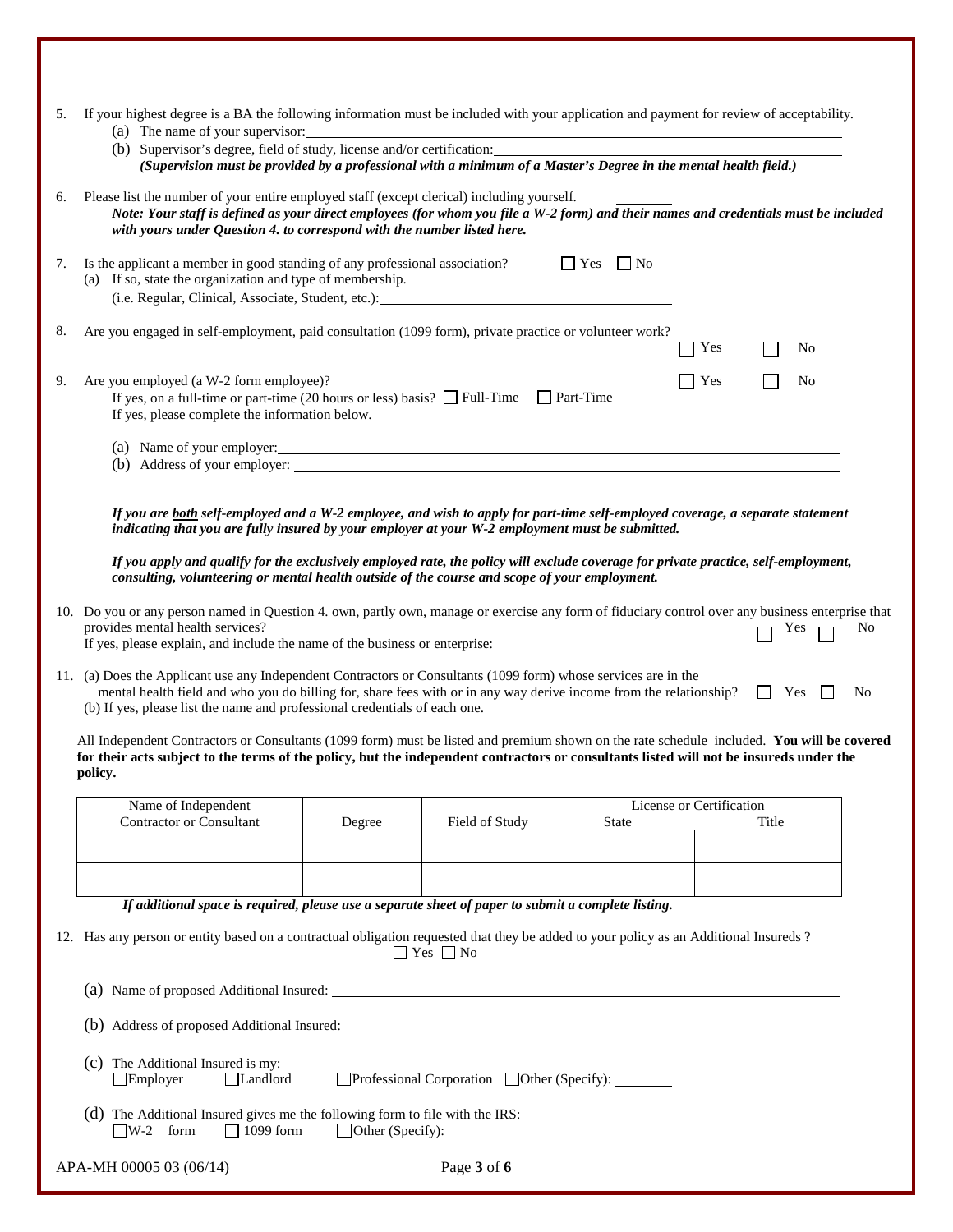| (f) | Are you requesting that the person or entity named in 12(a) above be added as an Additional Insured in order to fulfill a contractual<br>obligation?<br>$\Box$ Yes $\Box$ No                                                                                                                                                                                                                                                                                                                        |                      |
|-----|-----------------------------------------------------------------------------------------------------------------------------------------------------------------------------------------------------------------------------------------------------------------------------------------------------------------------------------------------------------------------------------------------------------------------------------------------------------------------------------------------------|----------------------|
|     |                                                                                                                                                                                                                                                                                                                                                                                                                                                                                                     |                      |
|     | IV. REPRESENTATIONS                                                                                                                                                                                                                                                                                                                                                                                                                                                                                 |                      |
|     | ALL RENEWAL APPLICANTS MUST COMPLETE THIS SECTION.                                                                                                                                                                                                                                                                                                                                                                                                                                                  |                      |
|     | 13. After inquiry* of each individual listed in Question 4:<br>* "After inquiry" means that the Applicant has inquired of each person as to whether he/she has information pertinent to this question.                                                                                                                                                                                                                                                                                              |                      |
|     | If you answer "Yes" to any question below, please include all documents pertinent to the situation you are describing.                                                                                                                                                                                                                                                                                                                                                                              |                      |
|     | (a) Has any person named in Question 4, including yourself, ever been convicted of a crime in any state or country?<br>If yes, please give full particulars in order for your Application to be considered.                                                                                                                                                                                                                                                                                         | $\Box$ Yes $\Box$ No |
|     | (b) Has any person named in Question 4, including yourself, ever had any licensing board or professional ethics body<br>require the surrender of a license or found any such person or you guilty of a violation of ethics codes, professional misconduct,<br>unprofessional conduct, incompetence or negligence in any state or country?<br>If yes, please give full particulars and provide copies of charges, correspondence and any findings in order for your<br>Application to be considered. | $Yes$ No             |
|     | (c) Are there any complaints, charges or investigations pending against any person named in Question 4, including<br>yourself, by a licensing board or professional ethics body for violation of ethics codes, professional misconduct,<br>unprofessional conduct, incompetence or negligence in any state or country?<br>If yes, please give full particulars and copies of charges, correspondence and any findings in order for your<br>Application to be considered.                            | $\Box$ Yes $\Box$ No |
|     | NOTE: MISSOURI APPLICANTS DO NOT RESPOND TO QUESTION 13.(d)                                                                                                                                                                                                                                                                                                                                                                                                                                         |                      |
|     | (d) Has any person named in Question 4, including yourself, ever had any insurance company or Lloyd's decline,<br>cancel, refuse to renew, or accept only on special terms any professional liability insurance?                                                                                                                                                                                                                                                                                    | $\Box$ Yes $\Box$ No |
|     | If yes, please give full particulars in order for your Application to be considered.                                                                                                                                                                                                                                                                                                                                                                                                                |                      |
|     | (e) Has any professional liability claim or suit ever been made against any person named in Question 4, including<br>yourself, their predecessors in business or against any past or present partner(s)?                                                                                                                                                                                                                                                                                            | $\Box$ Yes $\Box$ No |
|     | If yes, please give full particulars and copies of any summons and complaints, pertinent correspondence and<br>outcome, if any, in order for your Application to be considered.                                                                                                                                                                                                                                                                                                                     |                      |
|     |                                                                                                                                                                                                                                                                                                                                                                                                                                                                                                     |                      |
|     | (f) Are there any circumstances, including any loss of private or confidential information, of which any person named in Question 4, including<br>yourself, is aware of that may result in any professional liability claim or suit being made against any person named in Question 4, including<br>yourself, their predecessors in business or against any past or present partner(s)?<br>If yes, please give full particulars in order for your Application to be considered.                     | $\Box$ Yes $\Box$ No |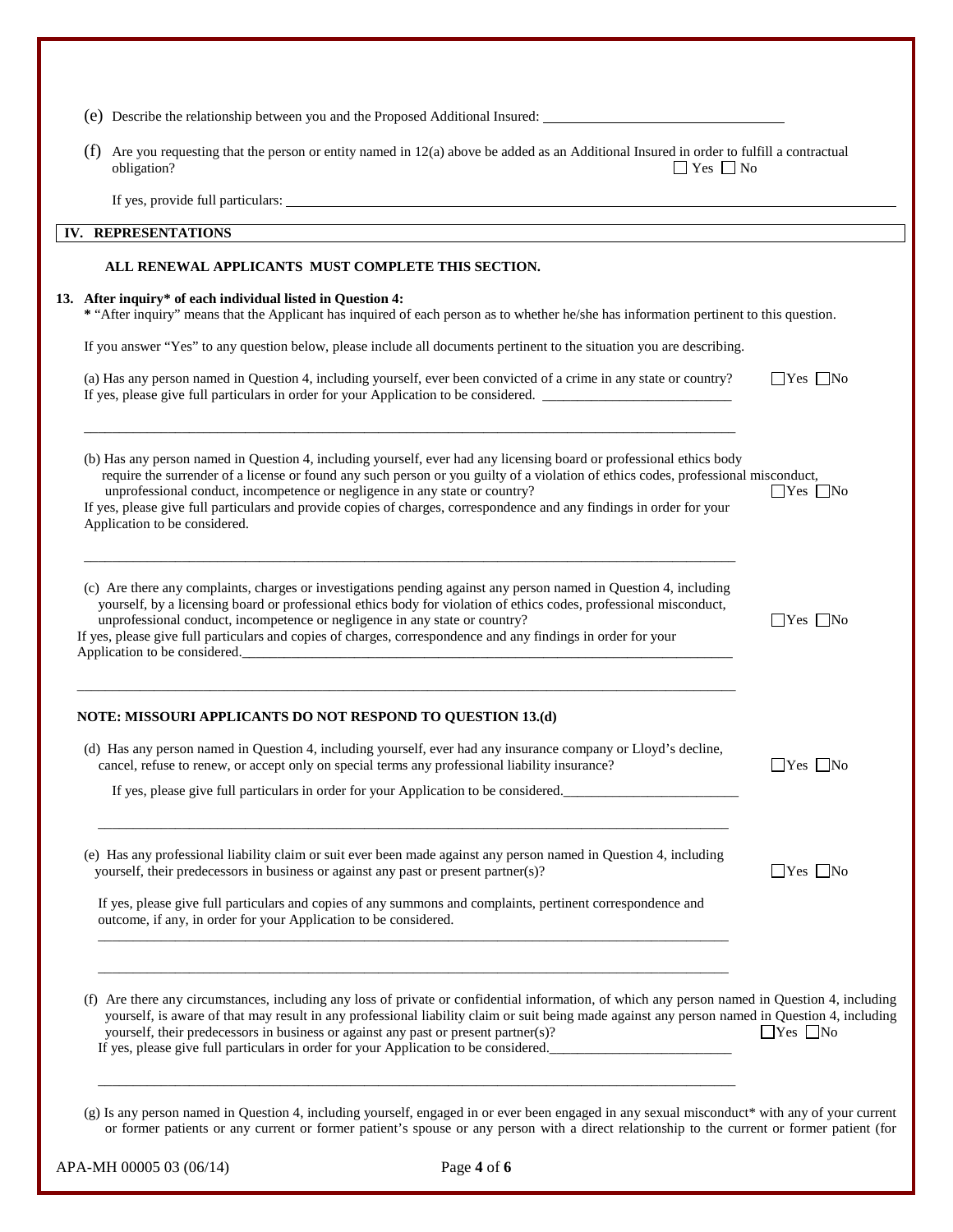example a guardian, blood relative of the patient or spouse or any person sharing the patient's domicile)?  $\Box$  Yes  $\Box$  No

*(\*"Sexual misconduct" means any actual or alleged erotic physical contact or attempt, threat or proposal thereof.)* 

 $\overline{\phantom{a}}$  ,  $\overline{\phantom{a}}$  ,  $\overline{\phantom{a}}$  ,  $\overline{\phantom{a}}$  ,  $\overline{\phantom{a}}$  ,  $\overline{\phantom{a}}$  ,  $\overline{\phantom{a}}$  ,  $\overline{\phantom{a}}$  ,  $\overline{\phantom{a}}$  ,  $\overline{\phantom{a}}$  ,  $\overline{\phantom{a}}$  ,  $\overline{\phantom{a}}$  ,  $\overline{\phantom{a}}$  ,  $\overline{\phantom{a}}$  ,  $\overline{\phantom{a}}$  ,  $\overline{\phantom{a}}$ 

 $\overline{\phantom{a}}$  ,  $\overline{\phantom{a}}$  ,  $\overline{\phantom{a}}$  ,  $\overline{\phantom{a}}$  ,  $\overline{\phantom{a}}$  ,  $\overline{\phantom{a}}$  ,  $\overline{\phantom{a}}$  ,  $\overline{\phantom{a}}$  ,  $\overline{\phantom{a}}$  ,  $\overline{\phantom{a}}$  ,  $\overline{\phantom{a}}$  ,  $\overline{\phantom{a}}$  ,  $\overline{\phantom{a}}$  ,  $\overline{\phantom{a}}$  ,  $\overline{\phantom{a}}$  ,  $\overline{\phantom{a}}$ 

If yes, please give full particulars in order for your Application to be considered.

(h) Are you now being or have you ever been treated for a serious health problem that did or can impair your ability to treat clients?

|  | ₩ |
|--|---|
|--|---|

If yes, please give full particulars in order for your Application to be considered.

# **V. NOTICES TO APPLICANT & FRAUD WARNINGS**

The undersigned, as authorized agent of all individuals and entities proposed for this insurance, represents that, to the best of his/her knowledge and belief, after diligent inquiry, the statements in this Application and any attachments or information submitted to or obtained by the Insurer in connection with this Application (together referred to as the "Application") are true and complete.

The information in this Application is material to the risk accepted by the Insurer. If a policy is issued it will be in reliance by the Insurer upon the Application, and the Application will be the basis of the contract. The Application is on file with the Insurer, and shall be deemed to be attached to, and made a part of, and incorporated into the Policy, if issued.

The Insurer is authorized to make any inquiry in connection with this Application. The Insurer's acceptance of this Application or the making of any subsequent inquiry does not bind the Applicant or the Insurer to complete the insurance or issue a policy.

If the information in this Application materially changes prior to the effective date of the Policy, the Applicant will immediately notify the Insurer, and the Insurer may modify or withdraw any quotation or agreement to bind insurance.

**NOTICE TO ALABAMA APPLICANTS: "**ANY PERSON WHO KNOWINGLY PRESENTS A FALSE OR FRAUDULENT CLAIM FOR PAYMENT OF A LOSS OR BENEFIT, OR KNOWINGLY PRESENTS FALSE INFORMATION IN AN APPLICATION FOR INSURANCE IS GUILTY OF A CRIME AND MAY BE SUBJECT TO RESTITUTION FINES OR CONFINEMENT IN PRISON, OR ANY COMBINATION THEREOF."

**NOTICE TO ARKANSAS APPLICANTS: "**ANY PERSON WHO KNOWINGLY PRESENTS A FALSE OR FRAUDULENT CLAIM FOR PAYMENT OF A LOSS OR BENEFIT, OR KNOWINGLY PRESENTS FALSE INFORMATION IN AN APPLICATION FOR INSURANCE IS GUILTY OF A CRIME AND MAY BE SUBJECT TO FINES AND CONFINEMENT IN PRISON."

**NOTICE TO COLORADO APPLICANTS**: "IT IS UNLAWFUL TO KNOWINGLY PROVIDE FALSE, INCOMPLETE, OR MISLEADING FACTS OR INFORMATION TO AN INSURANCE COMPANY FOR THE PURPOSE OF DEFRAUDING OR ATTEMPTING TO DEFRAUD THE COMPANY. PENALTIES MAY INCLUDE IMPRISONMENT, FINES, DENIAL OF INSURANCE AND CIVIL DAMAGES. ANY INSURANCE COMPANY OR AGENT OF AN INSURANCE COMPANY WHO KNOWINGLY PROVIDES FALSE, INCOMPLETE, OR MISLEADING FACTS OR INFORMATION TO A POLICYHOLDER OR CLAIMANT FOR THE PURPOSE OF DEFRAUDING OR ATTEMPTING TO DEFRAUD THE POLICYHOLDER OR CLAIMANT WITH REGARD TO A SETTLEMENT OR AWARD PAYABLE FROM INSURANCE PROCEEDS SHALL BE REPORTED TO THE COLORADO DIVISION OF INSURANCE WITHIN THE DEPARTMENT OF REGULATORY AGENCIES.'

**NOTICE TO DISTRICT OF COLUMBIA APPLICANTS:** "WARNING: IT IS A CRIME TO PROVIDE FALSE OR MISLEADING INFORMATION TO AN INSURER FOR THE PURPOSE OF DEFRAUDING THE INSURER OR ANY OTHER PERSON. PENALTIES INCLUDE IMPRISONMENT AND/OR FINES. IN ADDITION, AN INSURER MAY DENY INSURANCE BENEFITS IF FALSE INFORMATION MATERIALLY RELATED TO A CLAIM WAS PROVIDED BY THE APPLICANT."

**NOTICE TO FLORIDA APPLICANTS**: "ANY PERSON WHO KNOWINGLY AND WITH INTENT TO INJURE, DEFRAUD, OR DECEIVE ANY INSURER FILES A STATEMENT OF CLAIM OR AN APPLICATION CONTAINING ANY FALSE, INCOMPLETE OR MISLEADING INFORMATION IS GUILTY OF A FELONY OF THE THIRD DEGREE.'

**NOTICE TO HAWAII APPLICANTS:** "FOR YOUR PROTECTION, HAWAII LAW REQUIRES YOU TO BE INFORMED THAT PRESENTING A FRAUDULENT CLAIM FOR PAYMENT OF A LOSS OF BENEFIT IS A CRIME PUNISHABLE BY FINES OR IMPRISONMENT, OR BOTH."

**NOTICE TO KENTUCKY APPLICANTS:** "ANY PERSON WHO KNOWINGLY AND WITH INTENT TO DEFRAUD ANY INSURANCE COMPANY OR OTHER PERSON FILES AN APPLICATION FOR INSURANCE CONTAINING ANY MATERIALLY FALSE INFORMATION OR CONCEALS, FOR THE PURPOSE OF MISLEADING, INFORMATION CONCERNING ANY FACT MATERIAL THERETO COMMITS A FRAUDULENT INSURANCE ACT, WHICH IS A CRIME."

**NOTICE TO LOUISIANA APPLICANTS: "**ANY PERSON WHO KNOWINGLY PRESENTS A FALSE OR FRAUDULENT CLAIM FOR PAYMENT OF A LOSS OR BENEFIT OR KNOWINGLY PRESENTS FALSE INFORMATION IN AN APPLICATION FOR INSURANCE IS GUILTY OF A CRIME AND MAY BE SUBJECT TO FINES AND CONFINEMENT IN PRISON."

**NOTICE TO MAINE APPLICANTS:** "IT IS A CRIME TO KNOWINGLY PROVIDE FALSE, INCOMPLETE OR MISLEADING INFORMATION TO AN INSURANCE COMPANY FOR THE PURPOSE OF DEFRAUDING THE COMPANY. PENALTIES MAY INCLUDE IMPRISONMENT, FINES OR A DENIAL OF INSURANCE BENEFITS."

**NOTICE TO MARYLAND APPLICANTS:** "ANY PERSON WHO KNOWINGLY OR WILLFULLY PRESENTS A FALSE OR FRAUDULENT CLAIM FOR PAYMENT OF A LOSS OR BENEFIT OR WHO KNOWINGLY OR WILLFULLY PRESENTS FALSE INFORMATION IN AN APPLICATION FOR INSURANCE IS GUILTY OF A CRIME AND MAY BE SUBJECT TO FINES AND CONFINEMENT IN PRISON."

**NOTICE TO NEW JERSEY APPLICANTS**: "ANY PERSON WHO INCLUDES ANY FALSE OR MISLEADING INFORMATION ON AN APPLICATION FOR AN INSURANCE POLICY IS SUBJECT TO CRIMINAL AND CIVIL PENALTIES."